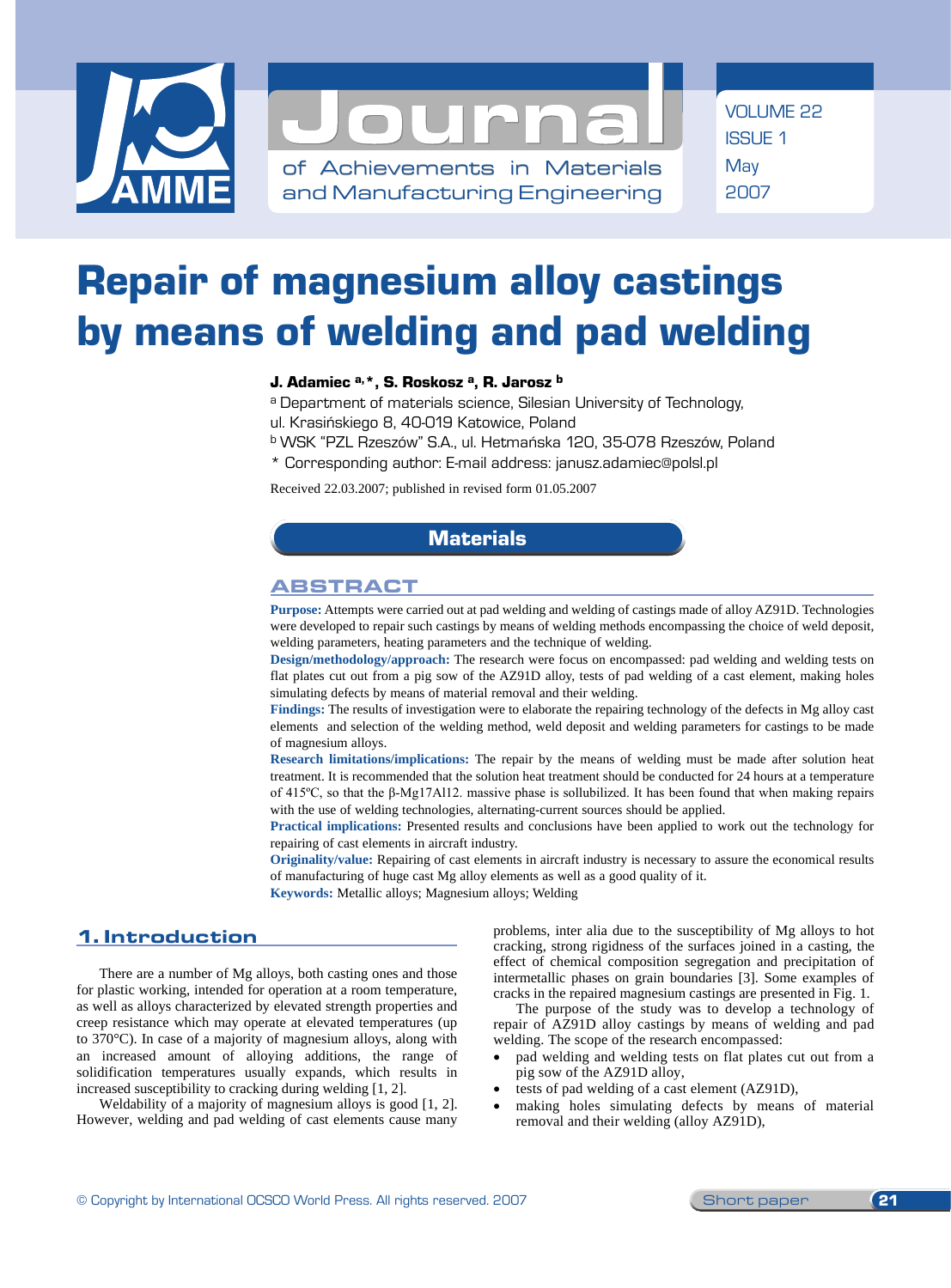- development of a technology to remove the defects and repair the element cast,
- selection of the welding method, weld deposit and welding parameters for castings to be made of magnesium alloys.



Fig. 1. Examples of hot cracks in the heat affected zone (HAZ) in the repaired AZ91D alloy castings: a) X-ray photography, b) weld microstructure

# **2. Research material**  2. Research material

For the first stage of the research, test plates cut out from a pig sow of the AZ91D alloy of dimensions: 280x60x6 mm were used. The plates were X-rayed to determine their quality. Only plates without casting defects were selected for the tests. At the second stage of the research, fragments of a transmission pan made of the AZ91D alloy cast into a sand mould were used. The chemical composition of the filler metal is shown in Table 1.

## **3. Research methodology and results**  3. Research methodology and results

#### **3.1 Tests of pad welding and fusion welding of**  3.1. Tests of pad welding and fusion **test plates cut out from a pig sow** welding of test plates cut out from a pig sow

The test plates cut out from pig sows were pad welded and fusion welded by TIG method (141- nonconsumable electrode in tungsten inert gas). A single-run and a multiple-run padding welds were made. Next, a through-hole was milled to simulate material removal to form a defect of dimensions: 50x10 mm, which was then welded. Both pad welding and fusion welding were carried out using a current source FALTIG 400 AC/DC and applying alternating current. The facility is equipped with a system to facilitate the control of current intensity during arc ignition as well as during its putting out. The current rise time was set at 2 s to the predefined value and the arc extinguishing time at 4 s. A tungsten electrode, 2.4 mm in diameter, was used. Technical argon 99.995 of flow intensity of 10 l/min was applied as shielding gas. Free gas outflow when beginning the welding was set at 3s, and at 4s for finishing the welding process. The pad welding and fusion welding parameters are shown in Table 2, entries 1-6. Fusion welding was performed with string beads. Fig. 2 shows the test plates after pad welding and fusion welding.

The padding welds made by means of the Castowig 45859W wire were characterized by a correct weld face position and few pores in the weld face. In the case of all double-sided welds, cracking in the heat affected zone was observed (Fig. 3).

Metallographic examinations were carried out on a stereoscopic microscope, OLYMPUS SZX9, and a light microscope, OLYMPYS GX71, equipped with a DP-70 camera and the AnalySIS image acquisition system. Metallographic specimens were prepared in compliance with the procedure elaborated at the Department of Materials Science, Silesian University of Technology [2].

For etching, a reagent of the following chemical composition was used: 10 ml HF + 96 ml H<sub>2</sub>O. The results of the investigations are presented in Fig. 3 for welding with the use of rods from Gorzyce and in Fig. 4 for a weld made with CASTOWIG wires.

Based on the research results obtained, it has been found that:

• the face of the padding welds, the fusion penetration and the macrostructure are correct both in the single-layer and multi-layer padding welds;

• few bubbles are present in the last layer of padding weld, which is acceptable;

• incomplete fusions and hot cracks appear in the heat affected zone in the double-sided weld.



Fig. 2. Overview image – sample welding plate – feller material: CASTOWIG 45859W



Fig. 3. Macrostructures of welds and padding welds executed (Table 2, pos. 1)



Fig. 4. Overview of the repair weld on a casting (AZ91D): a) back of the weld, b) root of the weld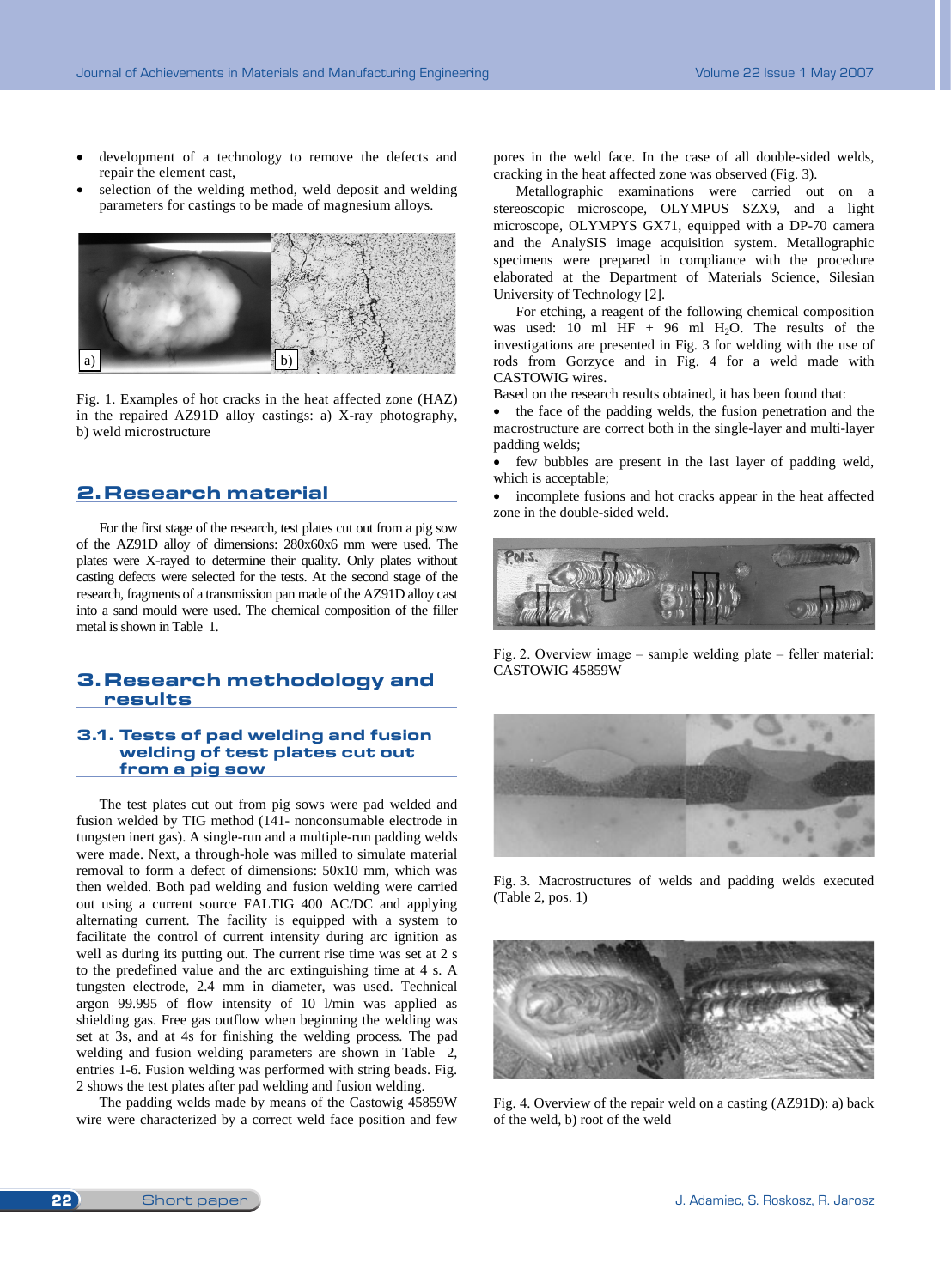#### Table 1.

Chemical composition of filler material used for welding sow

| Entry            | Name                              | Dimension [mm] | Al                                | Mn   | Zn   | Zr     | $\mathbf{D}$ | M₫   | note      |
|------------------|-----------------------------------|----------------|-----------------------------------|------|------|--------|--------------|------|-----------|
|                  | Wire: Castolin<br>CASTOWIG 45859W |                | 5,64                              | 0.33 | 0.62 | <0.005 | 0.01         | rest | Fe< 0.007 |
| Table 2.<br>COL. | 1.11<br>$\mathbf{r}$              | 1.11           | $\mathcal{C}$ . The $\mathcal{C}$ |      |      |        |              |      |           |

|                | The parameters used for pad welding and welding of test plates from pig sow |                    |                |     |           |                                            |
|----------------|-----------------------------------------------------------------------------|--------------------|----------------|-----|-----------|--------------------------------------------|
| Entry          | fusion weld                                                                 | Preheating [°C]    | Gas<br>[1/min] | [A] | Current   | <b>Note</b>                                |
|                |                                                                             |                    | Ar<br>10       | 100 | $\sim$ AC |                                            |
| 2              |                                                                             |                    | Ar<br>10       | 90  | $\sim$ AC |                                            |
| 3              |                                                                             |                    | Ar<br>10       | 80  | $\sim AC$ |                                            |
| $\overline{4}$ |                                                                             | $200^{\circ}$ C/2h | Ar<br>10       | 70  | $\sim$ AC | PWHT $250^{\circ}$ C/2h                    |
|                |                                                                             |                    | Ar<br>10       | 80  | $\sim$ AC | Solution heat treatment $415^{\circ}C/24h$ |



Fig. 5. Microstructure of the repair area (mag. 100x): a) base material, b) weld

#### **3.2. Tests of welding AZ91D alloy castings**  3.2. Tests of welding AZ91D alloy castings

Tests of welding were carried out on fragments of a transmission pan casting made of the AZ91D alloy. To simulate the region after casting defects removal, holes of 50 x 10 mm were milled in the specimens. The welding region was cleaned mechanically by surface milling at a distance of ca. 2 cm from the edge of the defect. The holes were then welded at a stand presented in chapter 3.1, with parameters shown in Table 2, entry 7. In addition, in order to avoid welding inconsistencies in the form of cracking in HAZ, specimens of the castings were heated for 2 hours at a temperature of 200 °C. After welding, stress relief annealing was performed at a temperature of  $250 \degree C/2$ h. A ceramic backing and argon shielding were used to protect the process against oxidation from the root of weld side. The results of the test are presented in Fig.4. Fig. 5 illustrates the microstructure of the weld.

The attempt to repair the casting made of the AZ91D alloy in a condition after casting indicates the necessity to apply preliminary heating before welding for thicknesses above 20 mm in order to avoid hot cracking. In multilayer welds, hot cracks in HAZ were observed along with some instances of incomplete fusion and gas pores. However, the face of weld, its root and shape were correct (Fig. 4). Metallographic investigations of the region under repair revealed the presence of typical welded joint regions. The base metal was a dendritic system of a solid solution of aluminium in magnesium  $(\alpha-Mg)$  with precipitations of  $\beta$ - $Mg_{17}Al_{12}$  massive phase along primary grain boundaries and large regions of the same phase, however, of lamellar morphology (Fig. 5a). In HAZ, the disappearance of the  $Mg_{17}Al_{12}$  lamellar phase regions was observed (Fig. 5b), whereas the weld was characterized by uniform grain of the solid solution  $(\alpha)$  with few  $Mg_{17}Al_{12}$  phase precipitations (Fig. 5b). The cracks appeared along the line of fusion, which is caused by the presence of the  $\beta$ - $Mg_{17}Al_{12}$  phase along the grain boundaries in HAZ and by high welding stresses resulting from rigidness of the casting.

In order to avoid the presence of the  $\beta$ -Mg<sub>17</sub>Al<sub>12</sub> massive phase, the casting was subjected to solution heat treatment using a weld annealing facility. The heat solution treatment was performed with the use of resistance mats insulated with heatinsulating wool. The casting was heated up to the temperature of 415°C and soaked for 24h. The element so prepared was welded with a double-sided weld, string beads, in accordance with the parameters presented in Table 2, entry 5. Assessed visually, neither the face nor the root of the weld showed any defects or inconsistencies (Fig. 6a). The non-destructive tests carried out, i.e. both liquid-penetrant and roentgenographic examinations, have not shown any welding inconsistencies. The few gas pores that were revealed meet the requirements of the recipient societies. Macrographic examinations of the casting fragment have confirmed that the welding technique and technology applied were correct. No cracks, fusions or gas pores were detected. The weld fusion was correct. At the same time, no contamination or oxidized surfaces could be observed at the spot where the weld was subjected to prewelding (Fig. 6b). Additionally, attempts were made to repair, after solution heat treatment, an element which had already been welded.

It was found that the second and the subsequent repairs of the same region were possible only after another solution heat treatment of the casting. The making of the second repair without